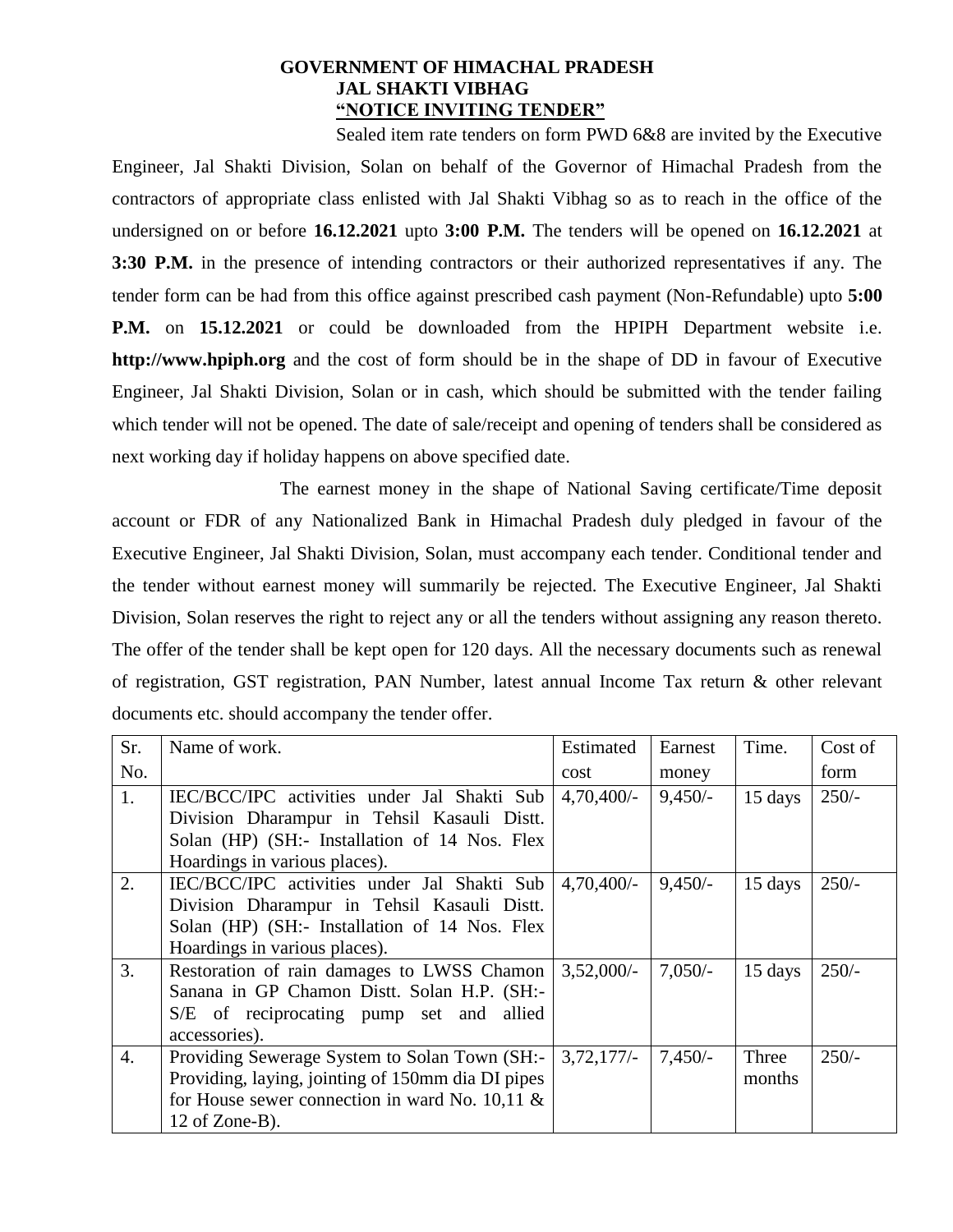| $\overline{5}$ . | R/M of LWSS Solan from Ashwani Khud Tehsil<br>& Distt. Solan H.P. (SH:- Replacement of mixing<br>arrangement/agitator of floculator at 1 <sup>st</sup> stage<br>Ashwani Khud).                                                                                                                                                                                          | $4,47,790/-$  | $9,000/-$  | One<br>month         | $250/-$ |
|------------------|-------------------------------------------------------------------------------------------------------------------------------------------------------------------------------------------------------------------------------------------------------------------------------------------------------------------------------------------------------------------------|---------------|------------|----------------------|---------|
| 6.               | Providing LIS Bakeshu in G.P. Mamligh Tehsil<br>Kandaghat Distt. Solan H.P. (SH:- C/O 6 Nos.<br>RCC out lets, laying of HDPE pipe line).                                                                                                                                                                                                                                | $3,02,348/-$  | $6,050/-$  | Three<br>months      | $250/-$ |
| 7.               | R/M of LWSS Top ki Ber in GP Top ki Ber<br>Tehsil & Distt. Solan H.P. (Deployment of staff)<br>(under drought).                                                                                                                                                                                                                                                         | $1,39,065/-$  | $2,800/-$  | One<br>year          | $250/-$ |
| 8.               | R/M of LWSS Rubla Bashad and R/M of LWSS<br>Chabiyar Patti Tehsil & Distt. Solan H.P.<br>(Deployment of staff) (under drought).                                                                                                                                                                                                                                         | $1,38,240/-$  | $2,800/$ - | <b>Six</b><br>months | $250/-$ |
| 9.               | R/M of various LWSS/ GWSS under Jal Shakti<br>Section Jaunaji Tehsil and Distt. Solan H.P. (SH:-<br>Providing & fixing G.M. gate valve).                                                                                                                                                                                                                                | $1,29,000/-$  | $2,600/-$  | One<br>month         | $250/-$ |
| 10.              | R/M of various LWSS/ GWSS under Jal Shakti<br>Section Chambaghat Tehsil and Distt. Solan H.P.<br>(SH:- Providing $&$ fixing G.I. fittings $&$ bearings<br>$etc.$ ).                                                                                                                                                                                                     | $1,23,200/-$  | $2,500/-$  | One<br>month         | $250/-$ |
| 11.              | Installation of painted permanent hoardings in<br>various GP under Block Kandaghat under support<br>activity head "IEC" and sub head "Reminder<br>Media" as per Annual Action Plan (AAP) 2020-<br>2021. (SH:- Installation of painted permanent<br>hoarding in Blocks, SDM offices, Hospitals, Bus<br>Stands under Kandaghat block at eighteen<br>prominent locations). | 4,83,840/-    | $9,700/-$  | Three<br>months      | $250/-$ |
| 12.              | Installation of painted permanent hoardings in<br>various GP under Block Kandaghat under support<br>activity head "IEC" and sub head "Reminder<br>Media" as per Annual Action Plan (AAP) 2020-<br>2021. (SH:- Installation of painted permanent<br>hoarding in fourteen Gram Panchayat under<br>Block Kandaghat).                                                       | $4,70,400/$ - | $9,400/-$  | Three<br>months      | $250/-$ |
| 13.              | Enerisation of bore well of Hotel Ros Common<br>(Dak Bunglow) at Kasauli Distt. Solan H.P. (SH:-<br>Supply and erection of submersible pumping set<br>with allied accessories) (Deposit work).                                                                                                                                                                          | 1,48,960/-    | $3,000/-$  | 15 days              | $250/-$ |
| 14.              | Restoration of rain damages to LWSS Jakh<br>Chharol in GP Kot Tehsil Kasuali District Solan<br>$(SH$ :-<br>(H.P.)<br>Replacement<br>of<br>pumping<br>machinery).                                                                                                                                                                                                        | 3,97,563/     | $8,000/-$  | One<br>month         | $250/-$ |
| 15.              | Interlinking of LWSS Rehli Ki Dhar to WSS<br>Solan from Ashwani Khad (SH:- Supply &<br>erection of centrifugal pump and accessories).<br>Under Drought.                                                                                                                                                                                                                 | $3,38,100/-$  | $6,800/-$  | One<br>month         | $250/-$ |
| 16.              | R/M of LWSS Saproon (SH:- Deployment of<br>labour for water distribution in Saproon areas for<br>one year Job).                                                                                                                                                                                                                                                         | $2,55,500/-$  | $5,150/-$  | One<br>year          | $250/-$ |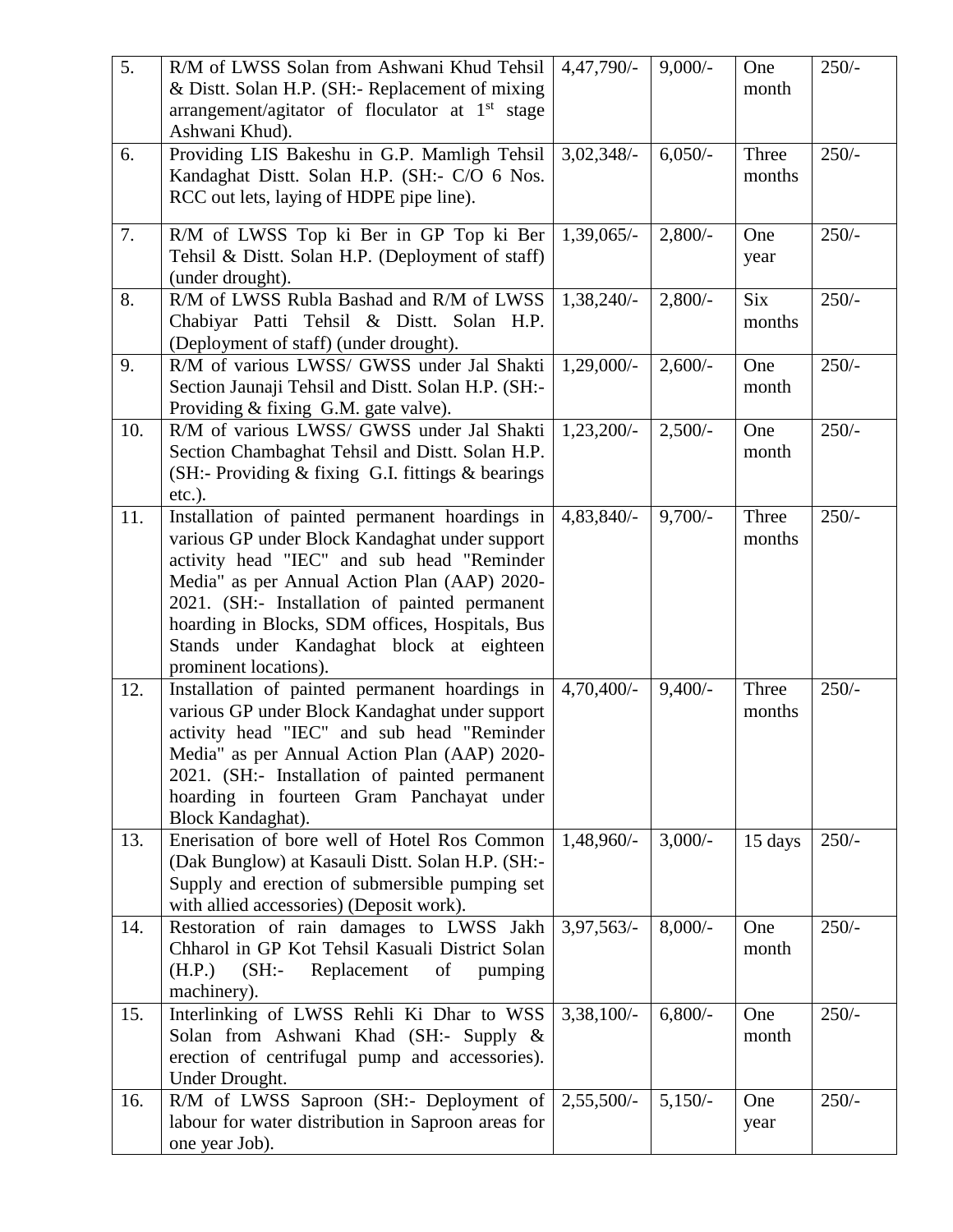| 17. | Energisation of hand pump at village Nalua (SH:-                                    | $1,62,650/-$ | $3,300/-$ | 15 days | $250/-$ |
|-----|-------------------------------------------------------------------------------------|--------------|-----------|---------|---------|
|     | Supply and erection of submersible pumping                                          |              |           |         |         |
|     | machinery sets and allied accessories).                                             |              |           |         |         |
| 18. | R/M of LWSS Gorthi (SH:- Providing and fixing                                       | $1,45,000/-$ | $2,900/-$ | 15 days | $250/-$ |
|     | CS sluice valves and, non return valves).                                           |              |           |         |         |
| 19. | Repair & fixing of new assembly of 1 No India                                       | $1,31,470/-$ | $2,650/-$ | One     | $250/-$ |
|     | mark-III ( $65 \text{ mm}$ ) and India mark-II ( $32 \text{ mm}$ )                  |              |           | month   |         |
|     | deepwell hand pump at Village Dochi Nr. Curve                                       |              |           |         |         |
|     | G.P. Sakori Tehsil Kandaghat Non-Tribal areas                                       |              |           |         |         |
|     | under IPH Division Solan (SH: - Drilling by DTH                                     |              |           |         |         |
|     | /ODEX percussion/Calyx/RC portable rigs 40                                          |              |           |         |         |
|     | metres deep.) (Under C.R.F.).                                                       |              |           |         |         |
| 20. | Repair of non functional hand pumps in J.S. Sub                                     | $1,62,315/-$ | $3,250/-$ | One     | $250/-$ |
|     | Division Kandaghat (SH:- Repair of 15 Nos non                                       |              |           | month   |         |
|     | functional hand pump under J.S. Section                                             |              |           |         |         |
|     | Mamligh).                                                                           |              |           |         |         |
| 21. | Restoration of rain damages to LWSS Serighat in                                     | $2,46,556/-$ | $4,950/-$ | One     | $250/-$ |
|     | GP Mamligh Tehsil Kandaghat Distt. Solan H.P.                                       |              |           | month   |         |
|     |                                                                                     |              |           |         |         |
|     | (SH:- Laying of GI pipe 15mm, 20mm & 25mm                                           |              |           |         |         |
|     | dia at village Mamligh, Basheel & Jadaur).                                          |              |           |         |         |
| 22. | Providing CAD work of LIS Kanchir in GP                                             | $1,99,165/-$ | $4,000/-$ | Two     | $250/-$ |
|     | Jadhana Tehsil Kandaghat Distt. Solan H.P. (SH:-                                    |              |           | months  |         |
|     | C/O foundation for pumping machinery and<br>protection work for main gravity line). |              |           |         |         |

**TERMS & CONDITIONS:-**

The documents shall be submitted in **2 (two) covers:-**

**Cover-1** shall contain following **"eligibility criteria":-**

- 1) The Earnest money or certificate of exemption of Earnest Money.
- II) Certificate of registration with Jal Shakti Vibhag in appropriate class and latest renewal thereof.
- III) Copy of PAN card, GST registration and latest annual Income tax return thereof.
- IV) The contractor shall submitted EPF/ESIS registration in case the same is not available at the time of tender it should be submitted before commencement of any work awarded to him/her failing which no work will be awarded.
- V) The firms/contractors have to submit the affidavit specifying that the benefit availed under earnest money exemption has not been exhausted so far. Any wrong submission in the matter will directly lead to cancellation of your bid. In case the bidder fails to submit the required affidavit then he has to submit the earnest money.

## *Important: - THE TENDERS OF THE CONTRACTORS/FIRMS WHO FAIL TO FULFILL THE ELIGIBILITY CRITERIA WILL BE SUMMARILY REJECTED.* **Cover-2** shall contain **"Financial bid".**

Executive Engineer, Jal Shakti Division, Solan